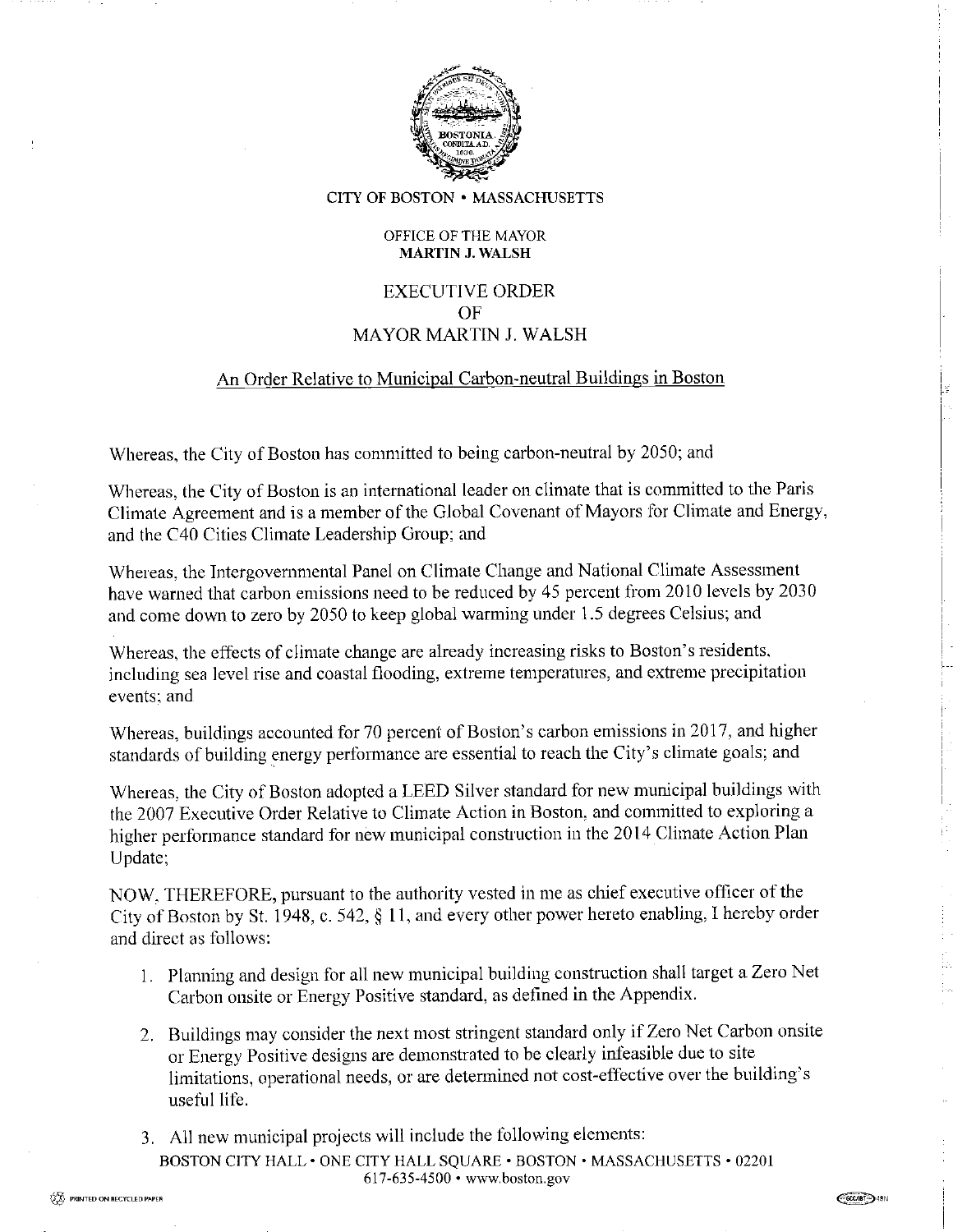- a. Project design will include a highly-efficient building enclosure, energy efficient natural and artificial lighting, and energy efficient climate control systems.
- b. Projects will endeavor to provide onsite renewable energy.
- c. Projects should not include any onsite fossil fuel combustion. If elimination of onsite fossil fuel combustion is infeasible in the short term, high-efficiency natural gas or steam systems should be prioritized, and shall be designed to allow future conversion to carbon-neutral energy sources.
- d. Mechanical systems are to be designed to accommodate the anticipated changing climate conditions for the expected life of the mechanical system.
- e. Carbon-intensive building materials should be avoided and materials that sequester carbon should be preferred where feasible.
- f. Transportation emissions are excluded from the Zero Net Carbon design calculations; where appropriate, building designs may include features that reduce those emissions with features like electric vehicle charging infrastructure (where parking is provided) and bicycle facilities.
- 4. This Order does not apply to small all-electric structures (e.g., guard stations, tool sheds), temporary structures, or pump stations.
- 5. Design and planning shall also include an evaluation of the risks posed by the likely effects of climate change over the useful life of the project and include steps necessary to avoid, minimize or mitigate those risks.
- 6. The provisions of this Order are severable, and if any provision, or portion thereof, should be held to be unconstitutional or otherwise invalid by any court of competent jurisdiction, such unconstitutionality or invalidity will not affect the remaining provisions, which will remain in full force and effect.
- 7. The provisions of this Order shall take immediate effect. Projects that have begun the design process are not subject to this order.

I further direct all Cabinet Officers, Department Heads, and City Employees to render such aid and assistance as is required for the implementation of the foregoing policy.

SIGNED THIS  $\bigcup^{\bullet-}$  DAY OF  $\bigcirc$ 

**Martin J. Walsh Mayor of Boston**